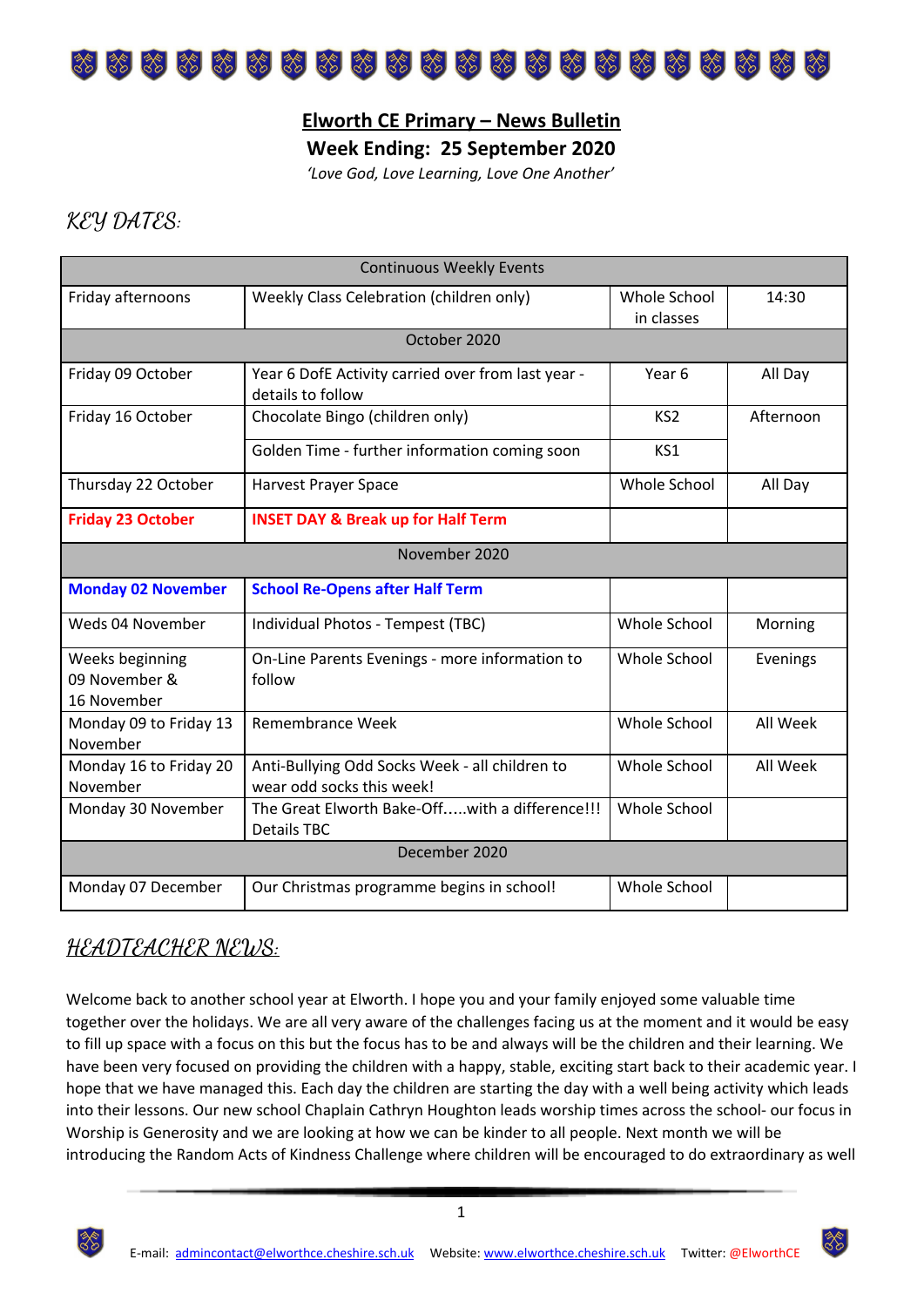# 

as very ordinary acts of kindness. We are hoping to see a real change in the way we live and I am looking forward to seeing remarkable changes. As you know we have managed to open the swimming pool, engage in sports again, enjoy wider opportunities such as Forest school and Music tuition as well as whole class music lessons. Tough as this season continues to be, we will hold onto our mission statement of '*'Love God, Love Learning, Love One Another'* - the staff all are striving towards making our school environment the happiest place it possibly can be. The levels of love have continued to rise as we seek to ensure all children get the possible chance to reach their fullest potential.

I am very pleased with the care being provided at Early Birds and Night owls- the children are really enjoying the provision and the staff are providing a superb place for children to both start their day and also rest after a busy day in school. I would like to welcome all our new parents of children in EYFS- I know that the transition this year has been longer than previous years and this has been a challenge but in light of the situation we are in both Mrs Buckley and I believed a slower and more measured approach was better for all the children.

Although the government's announcements this week cast a grave shadow over the coming months I believe that learning and life at Elworth will continue to flourish; we are well prepared for eventualities and have spent time reviewing the process of home education for those families and groups who need it if and when pressures mount. Because of the present situation, we will continue to schedule our events as per normal but we may well change the way they are run, for example parents evenings will be conducted using Google Meet rather than face to face. We will update you nearer each event with how this is to be managed- however we will do our upmost to ensure all things go ahead!

I look forward to seeing many of you over the coming months and please feel free to contact the class teacher or phase leader.

### **Building Update:**

The work on our 4 class extension is going well. The concrete foundations are being poured in as we speak and the steel frame is being constructed ready for erecting later in October. The work is planned to finish in summer 2021.

### **Special Partnerships:**

Our brilliant PTA is yet to meet this term- if you are interested in becoming part of this team please be patient there will be news coming soon. The PTA paid for all the new playground equipment in the EYFS play area. Thank you.

Parent Council is also a fantastic way to be further involved in school. This a forum of parents who help advise and inform me of ways in which we can improve school- again further information to follow.

Governors: as you will already know there is a space for a new parent governor on the Elworth Governance board- see previous letter sent to all parents from Mrs Beeley.

#### **Special Celebrations:**

This term there are a number of celebrations which include: Harvest Prayer Space, Chocolate Bingo, Anti Bullying Week, Remembrance week, The Great Elworth Bake off and culminating with Christmas- very, very busy!

# **PHASE NEWS:**

### **EYFS -**

We have had a fantastic start to school and the children have settled really well into their new routines. It has been a very big week for all the children, as they met all of their new classmates for the first time, had longer days in school and have sat down together in the hall to have lunch. Thank you for sharing and discussing their lunch choices with them. They have been superbly behaved during lunchtime and are all enjoying their choices especially the ice cream! They have also been learning their first sounds in phonics (m, a and t) and had their first